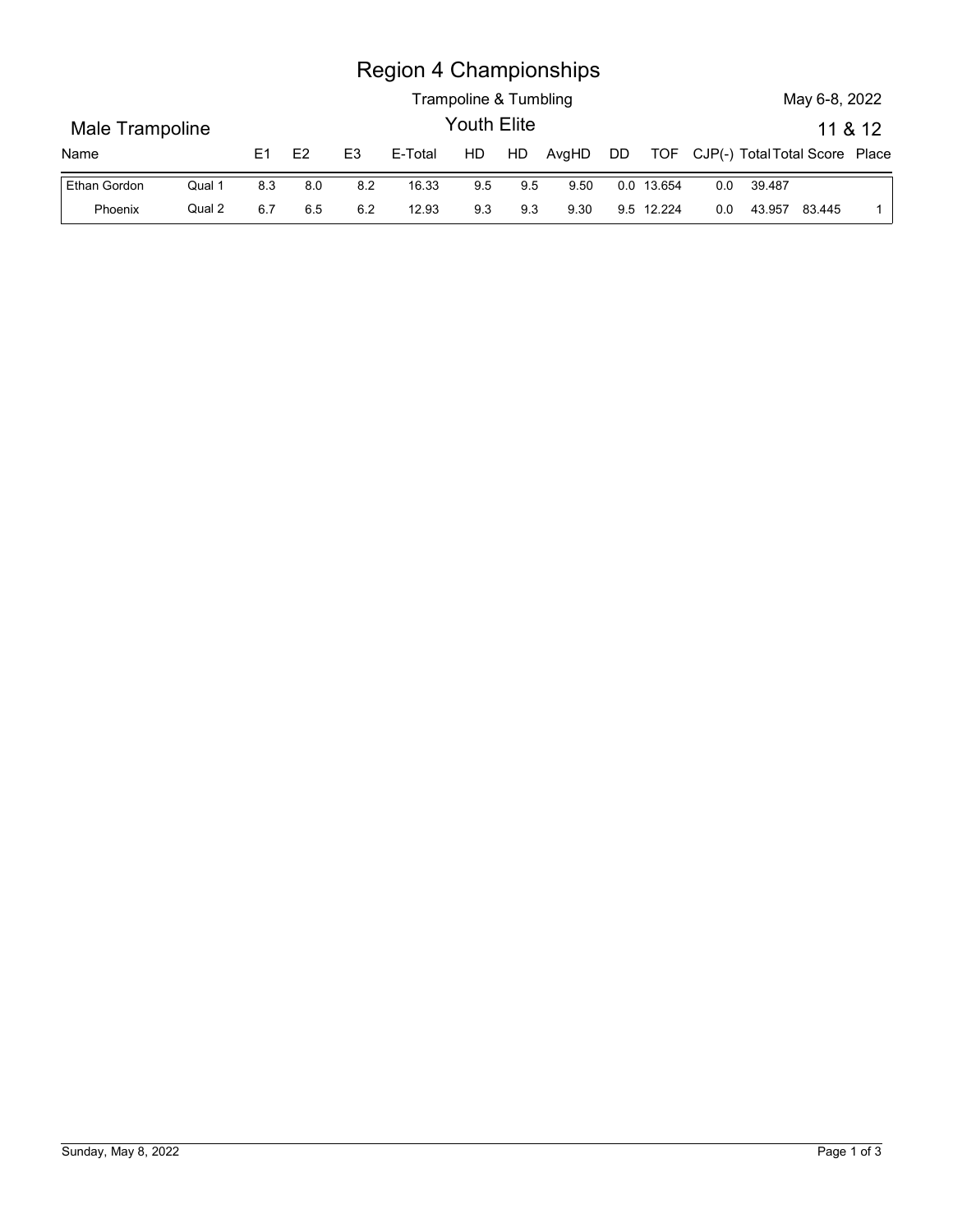## Region 4 Championships

|                         |        |     |     |                | <b>Region 4 Championships</b> | Trampoline & Tumbling |     |       |    |            |                                    |        | May 6-8, 2022 |         |
|-------------------------|--------|-----|-----|----------------|-------------------------------|-----------------------|-----|-------|----|------------|------------------------------------|--------|---------------|---------|
|                         |        |     |     |                |                               | Youth Elite           |     |       |    |            |                                    |        |               | 13 & 14 |
| Male Trampoline<br>Name |        | E1  | E2  | E <sub>3</sub> | E-Total                       | HD                    | HD  | AvgHD | DD |            | TOF CJP(-) Total Total Score Place |        |               |         |
| Nate Erkert             | Qual 1 | 8.8 | 8.8 | 8.5            | 17.40                         | 9.9                   | 9.9 | 9.90  |    | 0.0 15.260 | 0.0                                | 42.560 |               |         |